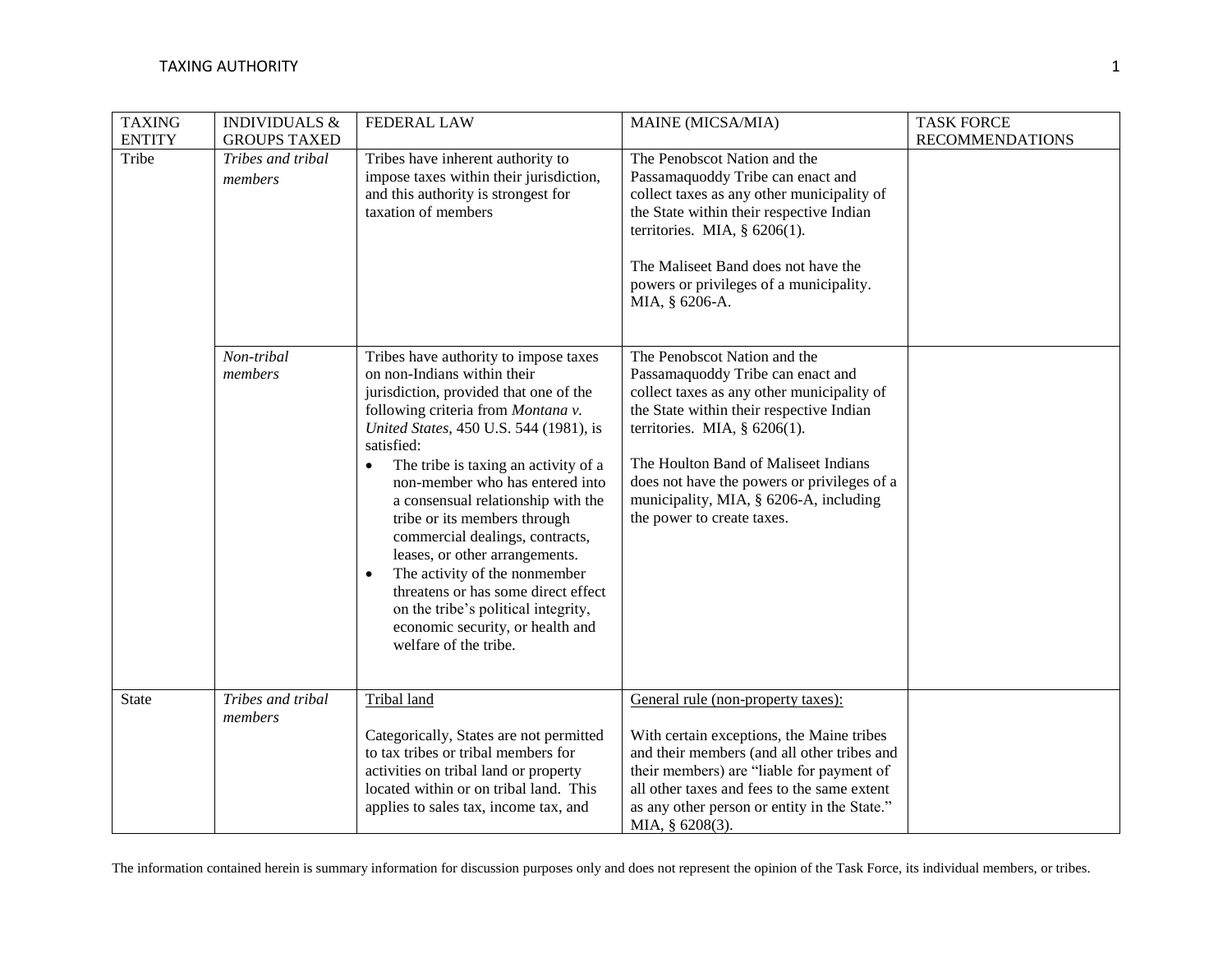$\overline{a}$ 

| property tax. <sup>1</sup> Determining whether the | When the Penobscot Nation and the<br>$\bullet$    |
|----------------------------------------------------|---------------------------------------------------|
| tax is categorically barred depends on             | Passamaquoddy Tribes act in their                 |
| the legal incidence of taxation (not the           | business capacity (and not                        |
| economic incidence). $2$ When the legal            | governmental capacity), they are                  |
| incidence of the state tax falls on the            | "deemed to be a business corporation              |
| tribe or its members, it is invalid. <sup>3</sup>  | organized under the laws of the State             |
|                                                    | and shall be taxed as such." MIA,                 |
|                                                    | $§$ 6208(3).                                      |
| Non-tribal land                                    | When the Penobscot Nation and<br>$\bullet$        |
|                                                    | Passamaquoddy Tribe act in their                  |
| States may tax activities and lands of             |                                                   |
| tribes and tribal members wholly                   | governmental capacity, they are                   |
| outside of Indian country. <sup>4</sup> Income     | treated as exempt from all taxes as               |
|                                                    | another municipality would be. MIA,               |
| earned by tribes and tribal members                | $§$ 6206(1).                                      |
| outside of Indian country is subject to            | The Houlton Band of Maliseet Indians<br>$\bullet$ |
| tax.                                               | does not have the powers or privileges            |
|                                                    | of a municipality, so it has no                   |
|                                                    | government exemption from (non-                   |
| Tribal and Non-tribal land                         | property) State taxes. §6206-A.                   |
|                                                    |                                                   |
| When the activity taxed falls within               | Property taxes:                                   |
| and without of Indian country, the                 |                                                   |
| taxes must be prorated in order to be              | The Penobscot Nation and<br>$\bullet$             |
| valid.                                             | Passamaquoddy Tribe shall make                    |
| Taxes on income earned inside and                  | payments in lieu of taxes (PILOTs)                |
| outside of Indian country by tribal                | "on all real and personal property                |
| members residing in Indian                         | within their respective Indian territory          |
| country must be prorated so that                   |                                                   |
|                                                    | [(defined by MIA, $\S\S 6205(1)$ , (2))] in       |

<sup>&</sup>lt;sup>1</sup> Cohen's Handbook of Federal Indian Law, §8.03[1][b] at pg. 697 (Neil Jessup Newton ed., 2012) (collecting cases finding immunity for tribes and tribal members in Indian country from state sales taxes, fuel taxes, vehicle registration excise taxes and registration fees, net income taxes, person property taxes, real property taxes, cigarette excise taxes, license fees, etc.).

The information contained herein is summary information for discussion purposes only and does not represent the opinion of the Task Force, its individual members, or tribes.

<sup>2</sup> *Oklahoma Tax Comm'n v. Chickasaw Nation*, 515 U.S. 450, 458 (1995); *Moe v. Confederated Salish and Kootenai Tribes of Flathead Reservation*, 425 U.S. 463, 482 (1976). The legal incidence test provides clarity for tax administrators. Express statutory language identifying the taxed party generally is dispositive. *Chickasaw Nation*, 515 U.S. at 461; *cf.* 36 M.R.S.A. § 1753 (2010) ("The [sales] tax imposed by this Part is declared to be a levy on the consumer."). Absent express language, "the question is one of 'fair interpretation of the taxing statute as written and applied.'" *Chickasaw Nation*, 515 U.S. at 461 (quoting *Cal. Bd. of Equalization v. Chemehuevi Tribe*, 474 U.S. 9, 11 (1985) (per curiam)).

<sup>&</sup>lt;sup>3</sup> Moe v. Confederated Salish and Kootenai Tribes of Flathead Reservation, 425 U.S. 463,475–481 (1976) (Montana's cigarette sales tax imposed on retail consumers could not be applied to on-reservation retail sales to tribal members).

<sup>4</sup> *Cohen's Handbook of Federal Indian Law,* §8.03[1][b] at pg. 699 (Neil Jessup Newton ed., 2012); *Mescalero Apache Tribe v. Jones*, 411 U.S. 145, 150 (1973) (upholding income tax on tribe for income earned from off-reservation ski resort).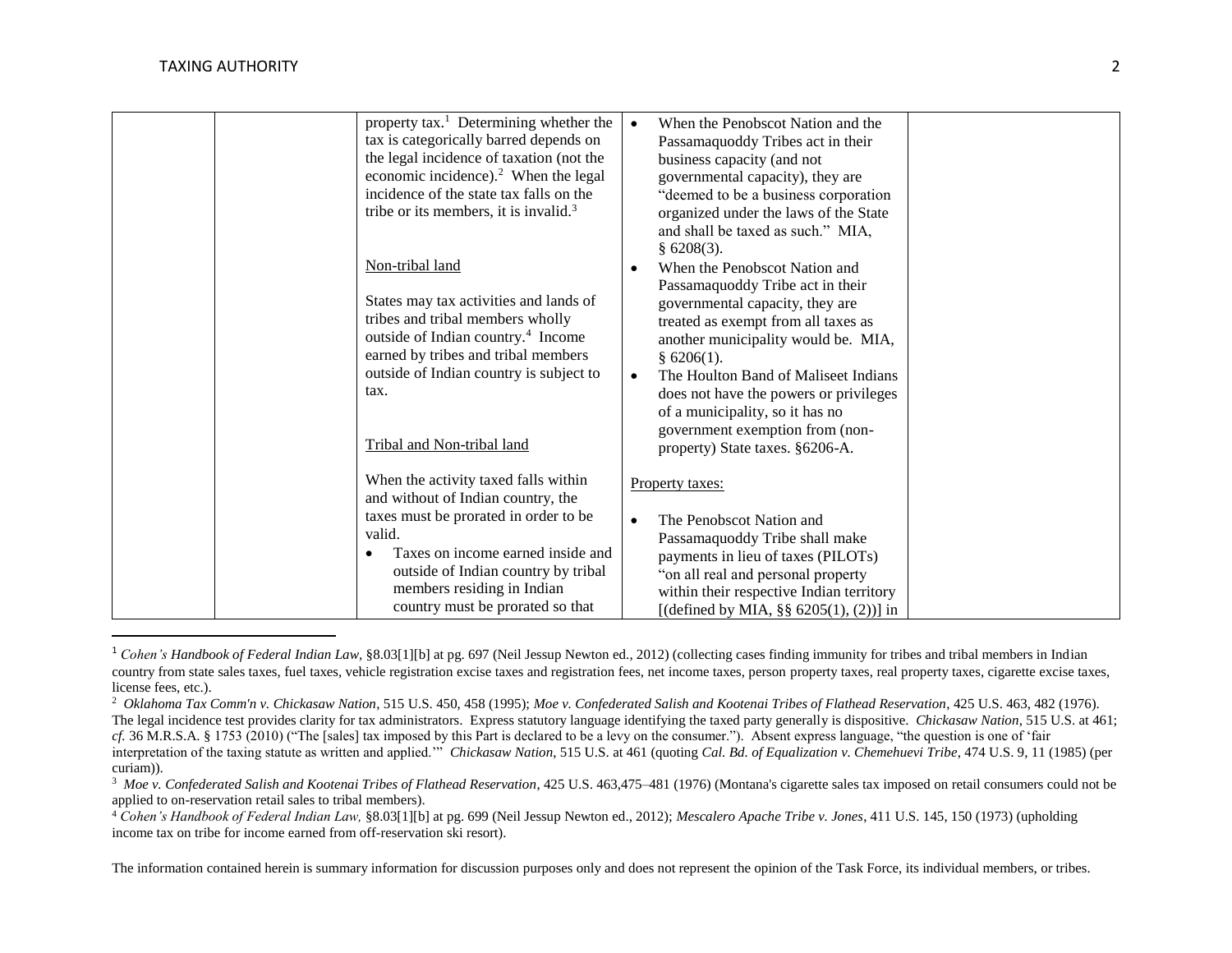$\overline{a}$ 

| only income earned outside Indian<br>country is taxed.<br>Taxes on income earned inside<br>$\bullet$<br>Indian country by tribal members<br>residing outside of Indian country<br>are valid. <sup>5</sup><br>Generally, State vehicle excise<br>$\bullet$<br>taxes and registration fees cannot<br>be imposed on tribal members<br>living on tribal land even if the<br>vehicle will be used off tribal land.<br>The residence of the vehicle owner<br>controls. | an amount equal to that which would<br>otherwise be imposed by a county, a<br>district, or State, or other taxing<br>authority." MIA, § 6208(2).<br>Real or personal property used by<br>$\circ$<br>Penobscot Nation and<br>Passamaquoddy Tribe in their<br>governmental capacity, is exempt<br>from taxation to same extent as<br>property owned by a<br>municipality. MIA, $\S\S 6206(1)$ ,<br>$6208(2)$ .<br>The Houlton Band of Maliseet Indians<br>$\bullet$<br>shall make PILOTS on "Houlton<br>Band Trust Land [(defined by MIA,<br>§ $6203(2)$ ] in an amount equal to that<br>which would otherwise be imposed by<br>a county, a district, or State, or other<br>taxing authority." MIA, $\S$ 6208(2).<br>No property is exempt. MIA,<br>$\circ$<br>$§ 6206-A.$ |
|------------------------------------------------------------------------------------------------------------------------------------------------------------------------------------------------------------------------------------------------------------------------------------------------------------------------------------------------------------------------------------------------------------------------------------------------------------------|--------------------------------------------------------------------------------------------------------------------------------------------------------------------------------------------------------------------------------------------------------------------------------------------------------------------------------------------------------------------------------------------------------------------------------------------------------------------------------------------------------------------------------------------------------------------------------------------------------------------------------------------------------------------------------------------------------------------------------------------------------------------------|
|                                                                                                                                                                                                                                                                                                                                                                                                                                                                  | Miscellaneous state tax provisions<br>expressly affecting tribes<br>36 M.R.S.A. § 1504: excise taxes on<br>$\bullet$<br>watercraft owned by residents of<br>Indian reservations paid to the tribal<br>clerks<br>36 M.R.S.A. § 1605: provision to<br>$\bullet$<br>return property taxes assessed on out<br>parcels in Indian Township to the<br>Tribe from the Unorganized Territory<br><b>Education and Services Fund.</b><br>36 M.R.S.A. § 1815: provision to<br>$\bullet$<br>return a portion of sales tax collected                                                                                                                                                                                                                                                   |

<sup>5</sup> *Oklahoma Tax Comm'n v. Chickasaw Nation*, 515 U.S. 450, 462–63 (1995) (applying general rule that a State "may tax all the income of its residents, even income earned outside the taxing jurisdiction," including income earned in Indian country).

The information contained herein is summary information for discussion purposes only and does not represent the opinion of the Task Force, its individual members, or tribes.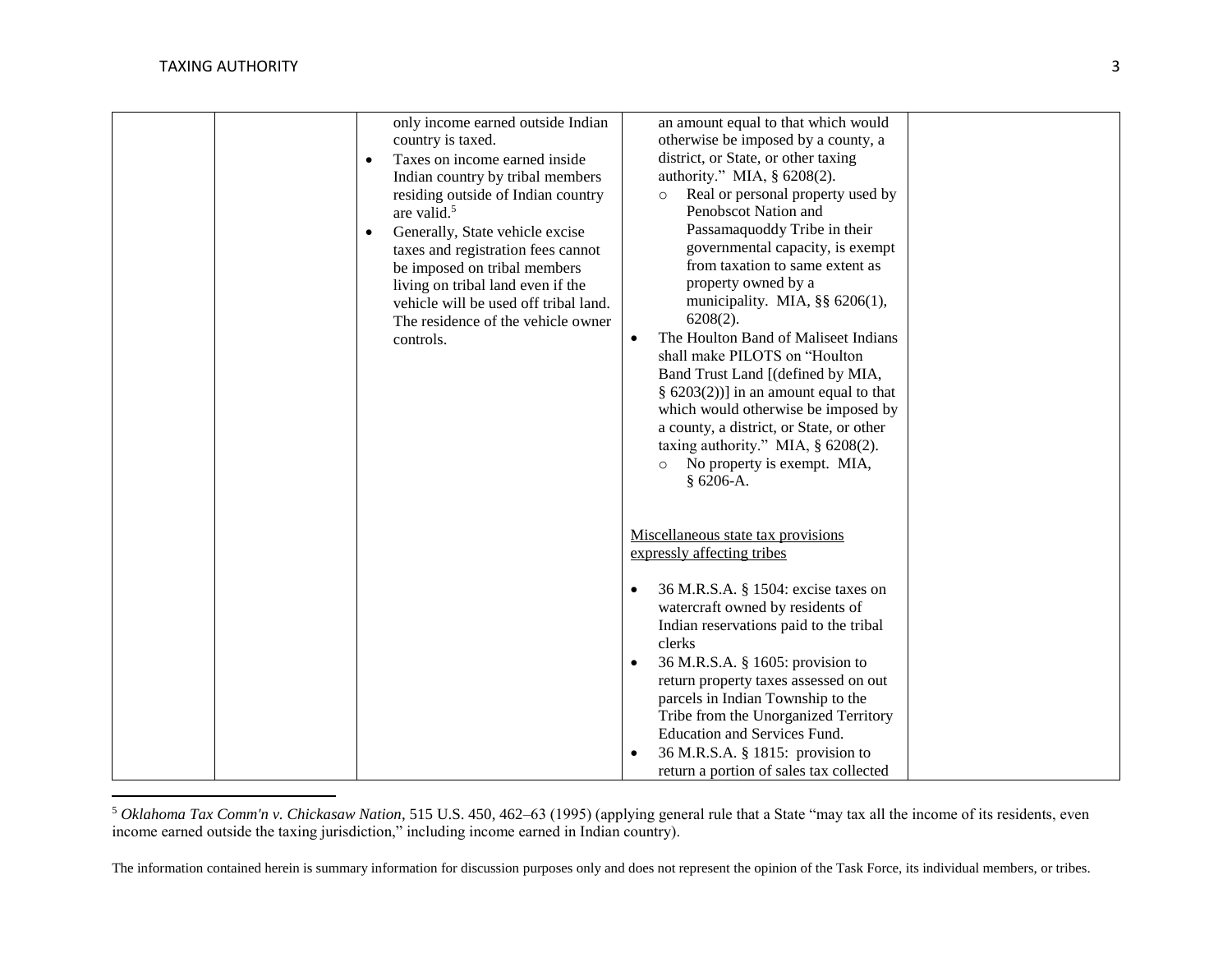$\overline{a}$ 

|                     |                                                                                                                                                                                                                                                                                                                                                                                                                                                                                                                                                                                                                                                                                                                                                                                                                                                        | on Passamaquoddy reservation to the<br>Tribe.                                    |  |
|---------------------|--------------------------------------------------------------------------------------------------------------------------------------------------------------------------------------------------------------------------------------------------------------------------------------------------------------------------------------------------------------------------------------------------------------------------------------------------------------------------------------------------------------------------------------------------------------------------------------------------------------------------------------------------------------------------------------------------------------------------------------------------------------------------------------------------------------------------------------------------------|----------------------------------------------------------------------------------|--|
| Non-tribal citizens | Tribal lands<br>State taxes where the legal incidence of<br>taxation falls on nonmembers in Indian<br>country are valid unless preempted by<br>federal law or if the state tax would<br>interfere with the tribe's ability to<br>exercise its sovereign functions. <sup>6</sup><br>Preemption is not simply whether<br>$\bullet$<br>the activity is expressly prohibited,<br>but requires examination of<br>"relevant federal treaties and<br>statutes in terms of both the broad<br>policies that underlie them and the<br>notions of sovereignty that have<br>developed from historical<br>traditions of tribal independence."<br>Bracker, 448 U.S. at 144-45.<br>"This inquiry is not dependent on<br>$\bullet$<br>mechanical or absolute<br>conceptions of state or tribal<br>sovereignty, but has called for a<br>particularized inquiry into the | The State's power to tax non-tribal citizens<br>is not affected by MIA or MICSA. |  |
|                     | nature of the state, federal and<br>tribal interests at stake, an inquiry<br>designed to determine whether, in<br>the specific context, the exercise of<br>state authority would violate<br>federal law." Id.<br>Factors considered include extent<br>$\bullet$<br>of federal regulation, regulatory<br>and revenue raising interest of the                                                                                                                                                                                                                                                                                                                                                                                                                                                                                                            |                                                                                  |  |

<sup>6</sup> *Cohen's Handbook of Federal Indian Law,* §8.03[1][d] at pg. 706 (Neil Jessup Newton ed., 2012); *White Mountain Apache Tribe v. Bracker*, 448 U.S. 136, 142 (1980).

The information contained herein is summary information for discussion purposes only and does not represent the opinion of the Task Force, its individual members, or tribes.